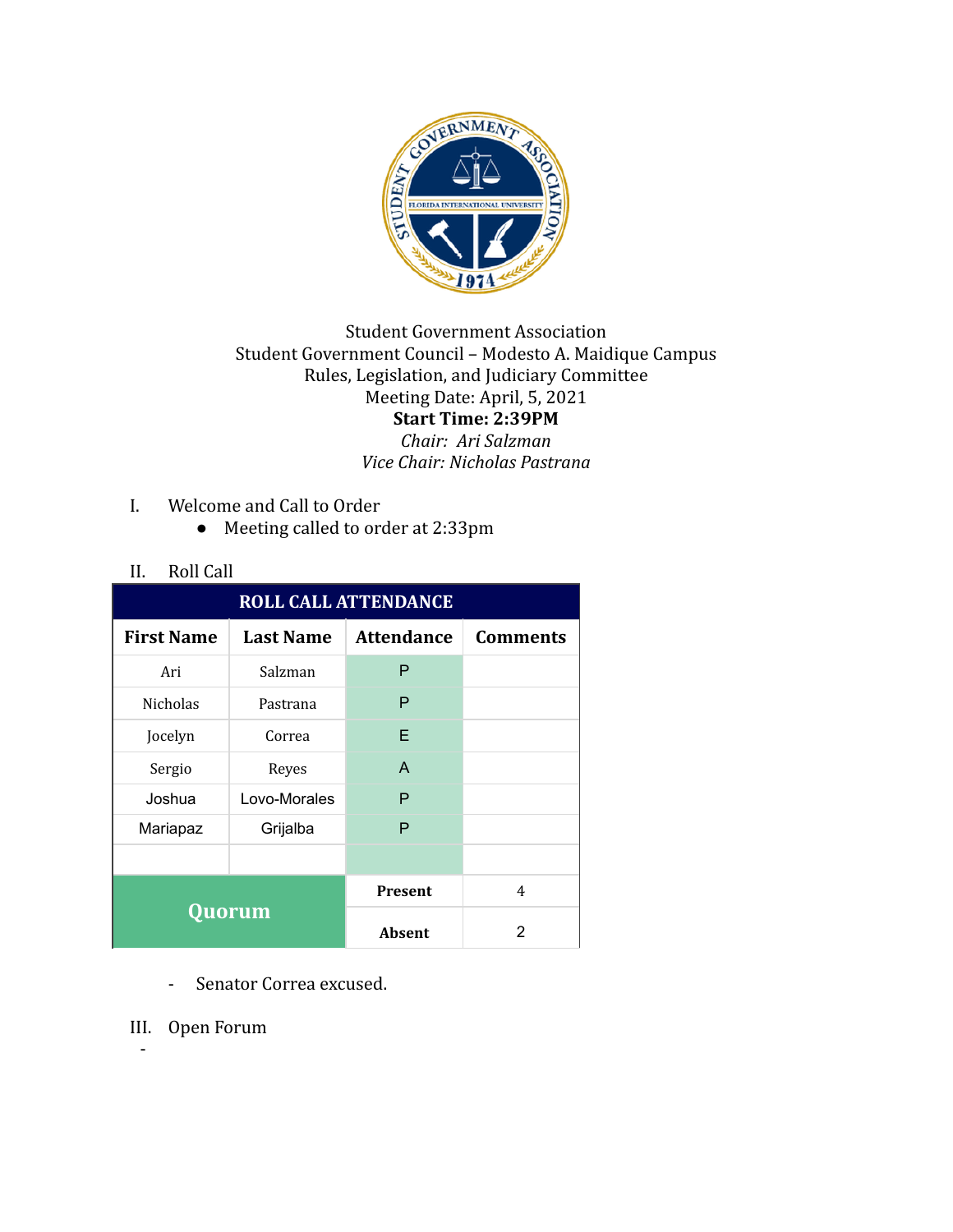## IV. Old Business

# V. New Business

| S.R. 01. 008 (Deans List Extension Resolution) |                  |            |            |  |
|------------------------------------------------|------------------|------------|------------|--|
| <b>First Name</b>                              | <b>Last Name</b> | Yay        | <b>Nay</b> |  |
| Ari                                            | Salzman          | Y          |            |  |
| <b>Nicholas</b>                                | Pastrana         | Y          |            |  |
| Jocelyn                                        | Correa           |            |            |  |
| Sergio                                         | Reyes            |            |            |  |
| Joshua                                         | Lovo-Morales     | Υ          |            |  |
| Mariapaz                                       | Grijalba         | Y          |            |  |
|                                                |                  |            |            |  |
| <b>Quorum</b>                                  |                  | Yay        | 4          |  |
|                                                |                  | <b>Nay</b> | 0          |  |

- Senator Alvarez's resolution passed.

| S.R. 01. 009 (Gun Violence Resolution) |                  |            |            |  |
|----------------------------------------|------------------|------------|------------|--|
| <b>First Name</b>                      | <b>Last Name</b> | Yay        | <b>Nay</b> |  |
| Ari                                    | Salzman          | Y          |            |  |
| <b>Nicholas</b>                        | Pastrana         | Y          |            |  |
| Jocelyn                                | Correa           |            |            |  |
| Sergio                                 | Reyes            |            |            |  |
| Joshua                                 | Lovo-Morales     | Y          |            |  |
| Mariapaz                               | Grijalba         | Y          |            |  |
|                                        |                  |            |            |  |
| Quorum                                 |                  | Yay        | 4          |  |
|                                        |                  | <b>Nay</b> | ი          |  |